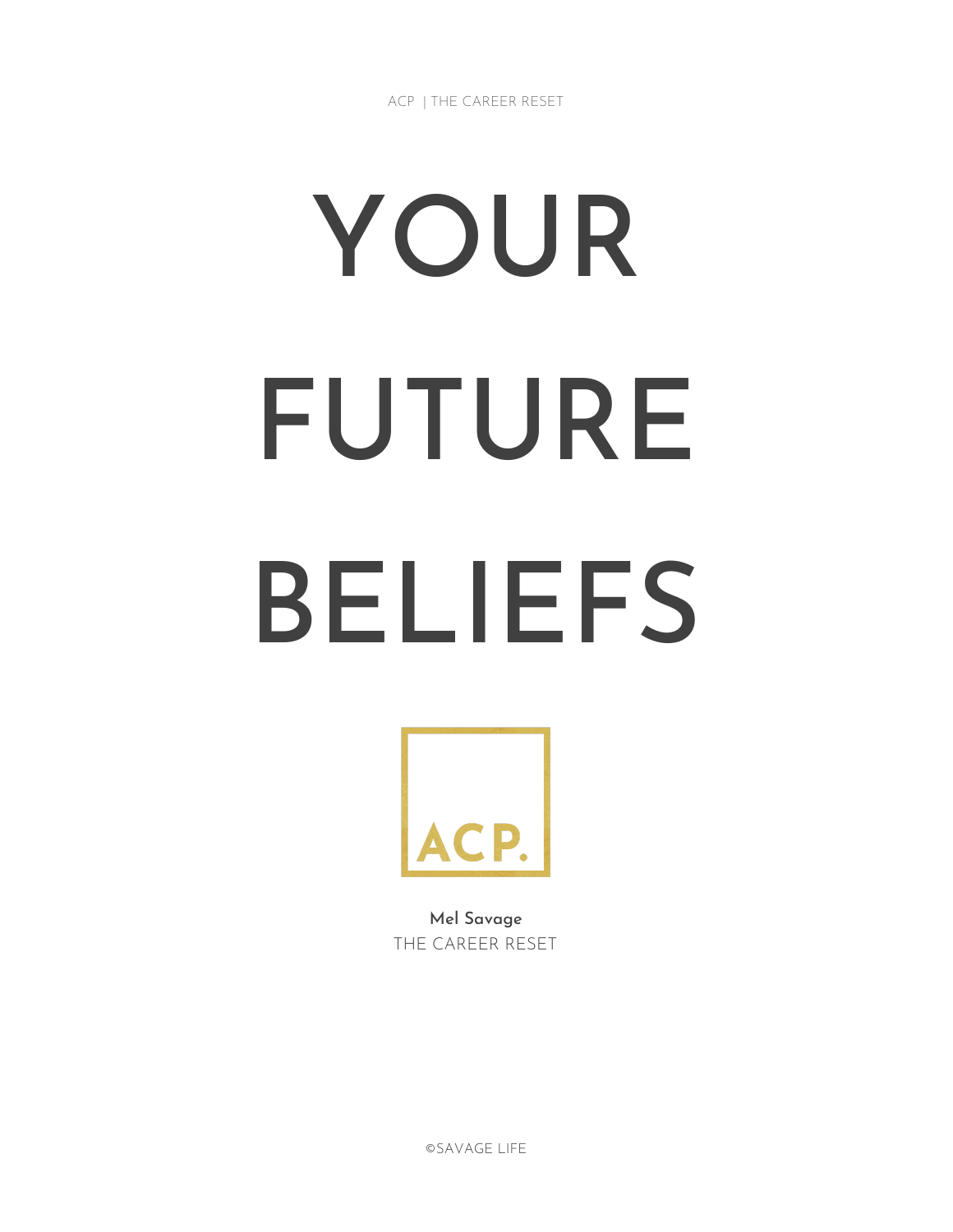## Creating Future Evidence



This is an exciting opportunity for you to create the evidence of what the future version of you believes about you and your career. You may already have a sense of your goal, or no idea at all. Either way, you can still do this exercise.

This is your opportunity to create your ideal state. Your ideal leadership style. The skills you have learned. The relationships you build. The accomplishments you have. How you feel about yourself and your career. etc.

You're going to start to create the belief system of your future self. Dream big.

#### WHAT IS THE TIME FRAME FOR THE FUTURE I'M CREATING FOR MYSELF?

Consider a minimum of 2-3 years from now. But whatever you choose is perfect.

### EXERCISE: THE 25 THINGS YOU WANT

#### USING THE TIMEFRAME YOU'VE SELECTED, LIST 25 THINGS YOU WANT IN YOUR CAREER.

They can be anything from skills you want to roles you have to relationships you build to remuneration to feelings to thoughts. Just brainstorm what comes to mind. A certain title? Certain leadership skills? A level of job enjoyment? Self-belief? And ability you don't have now. A navy blue Land Rover (no wait… that's mine!).

Do this exercise over a few days if necessary. Notice what thoughts you're having as you make your list.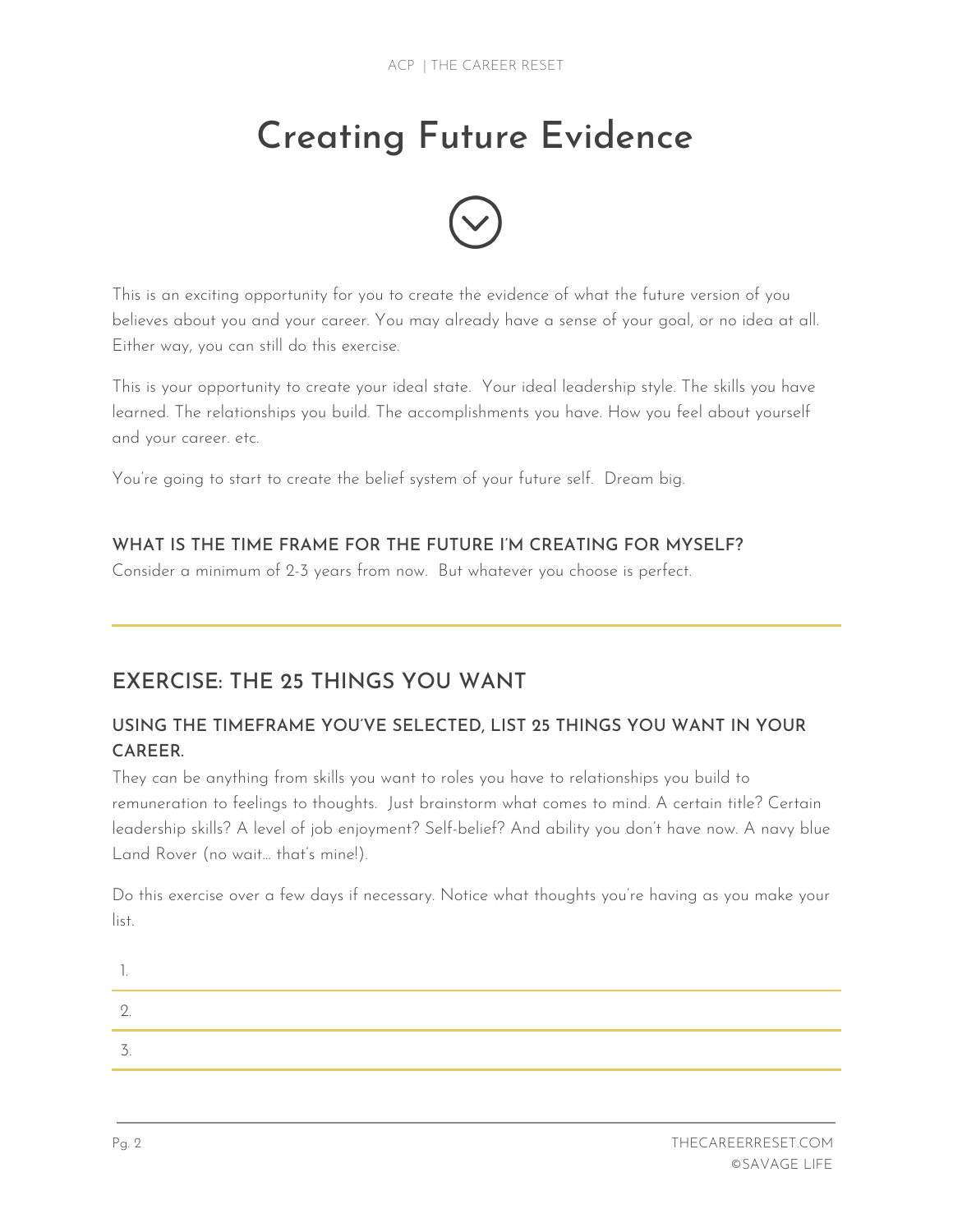| 4.                     |
|------------------------|
| 5.                     |
| 6.                     |
| 7.                     |
| 8.                     |
| 9.                     |
| $\overline{\text{10}}$ |
| $\,$ 11.               |
| 12.                    |
| 13.                    |
| ]4.                    |
| 15.                    |
| 16.                    |
| 17.                    |
| $18.$                  |
| $]9.$                  |
| 20.                    |
| 21.                    |
| 22.                    |
| 23.                    |
| 24.                    |
| 25.                    |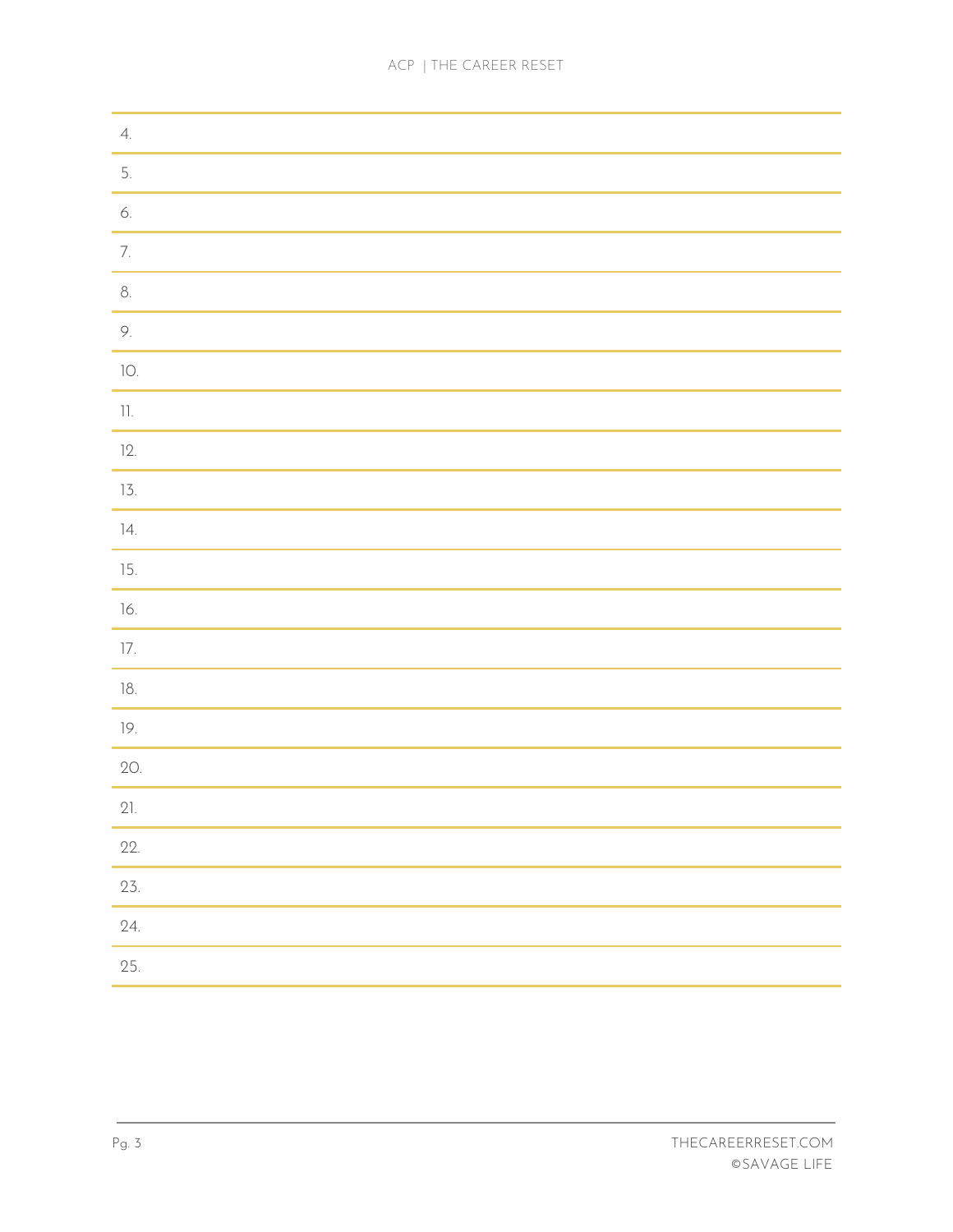Note: the rest of the questions in this worksheet are based on the future version in the time frame *you've identified. Assume you've achieved most if not all of the things on your Top 25 Want List.*

#### WHEN I LOOK BACK, I THINK IT'S AMUSING THAT I USED TO WORRY ABOUT ...

#### THE THINGS THAT COME EASILY TO ME THAT I USED TO STRUGGLE WITH ARE…

PEOPLE TELL ME THAT I INSPIRE THEM TO …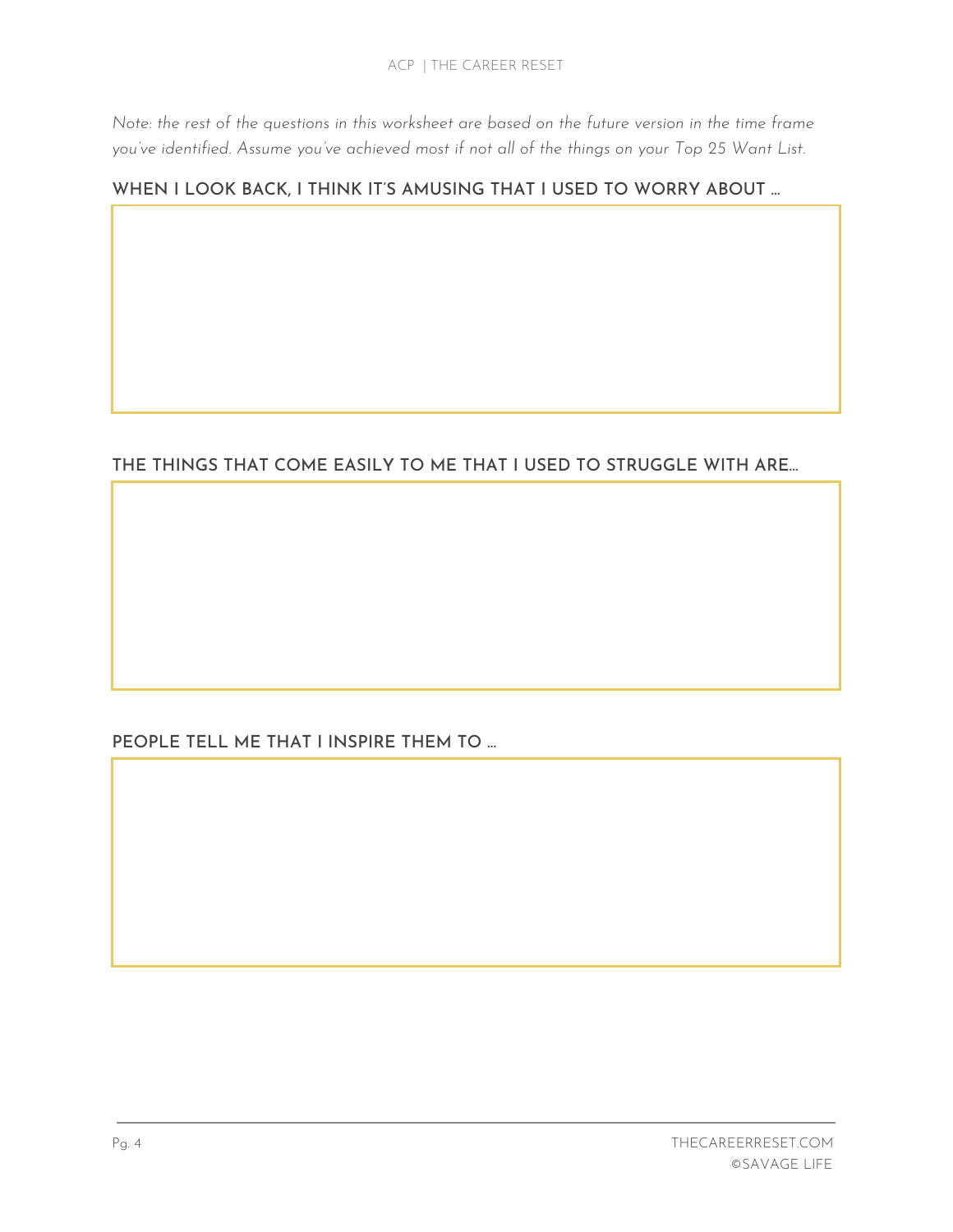MY BIGGEST ACCOMPLISHMENTS ARE …

WHAT I REALLY LIKE ABOUT MYSELF IS ...

WHAT I REALLY APPRECIATE ABOUT MY LEADERSHIP STYLE IS ...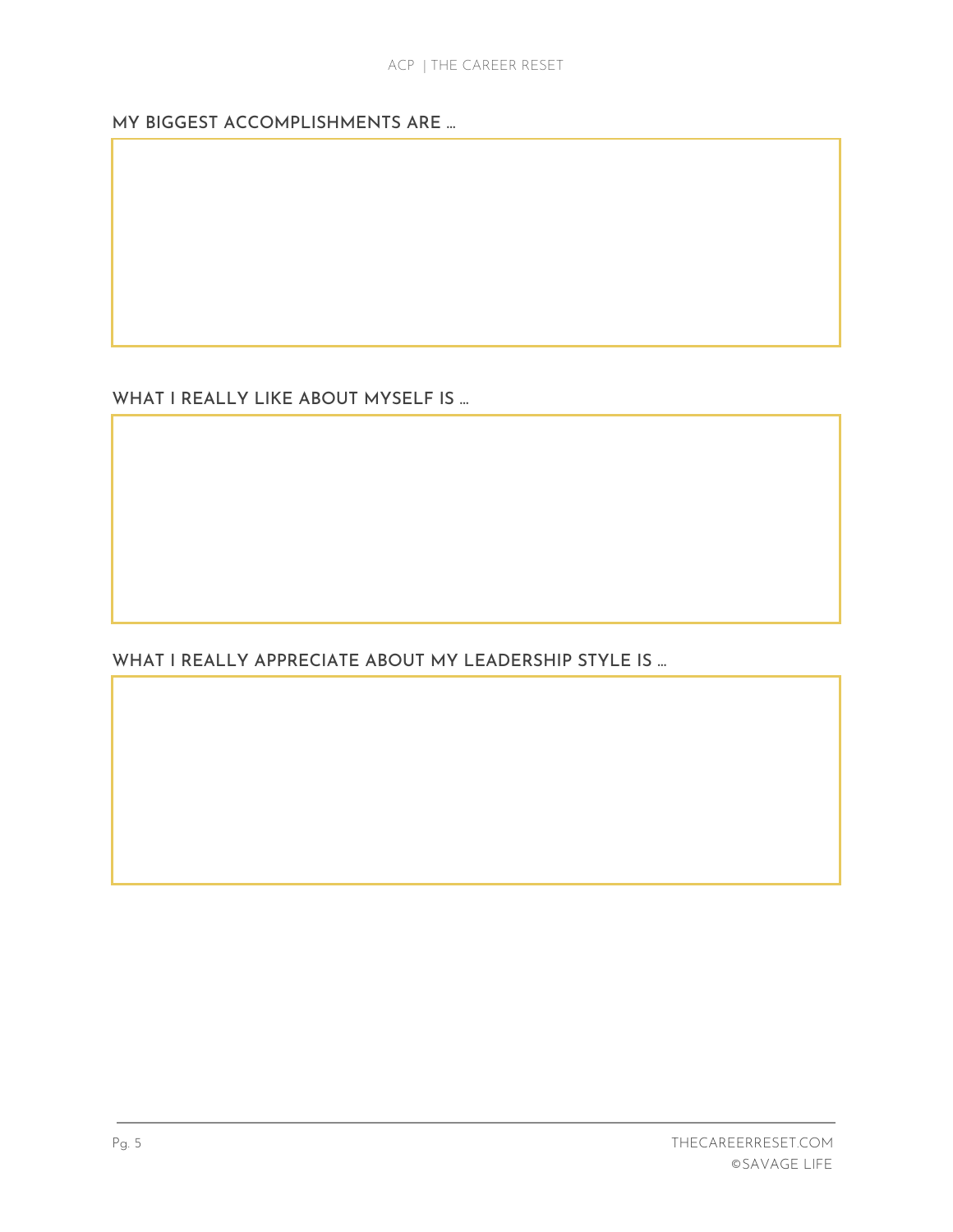MY LEADERSHIP SKILLS HAVE GROWN MOST IN THE AREAS OF …

WHEN I'M FACED WITH A TOUGH DECISION, WHAT I DO NOW IS ...

THE THING I CHANGED ABOUT MYSELF THAT I NEVER THOUGHT I COULD CHANGE  $IS...$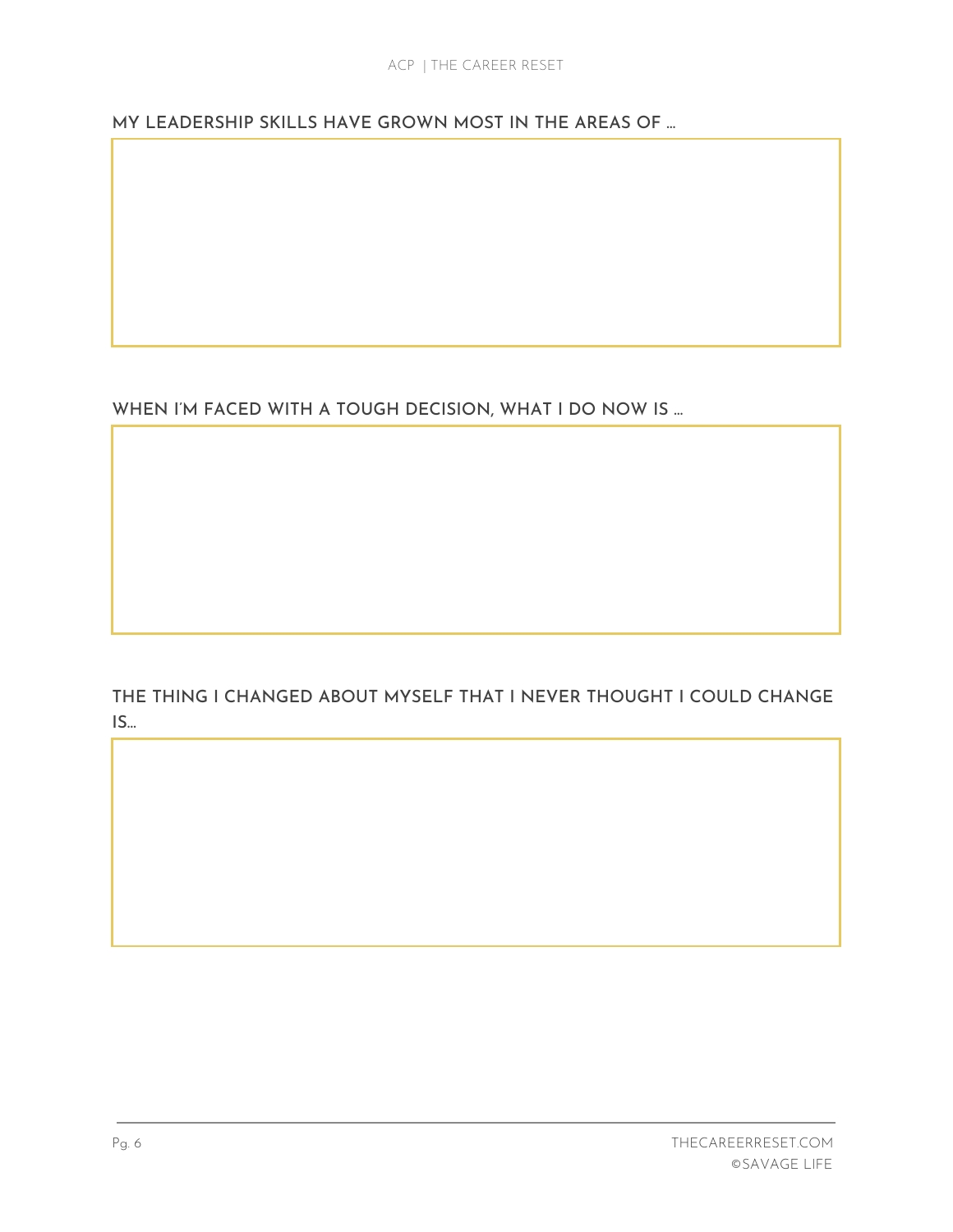#### I KNOW I'M VALUED MOST FOR…

WHAT I REALLY APPRECIATE ABOUT MYSELF IS ...

I AM AN EXAMPLE OF …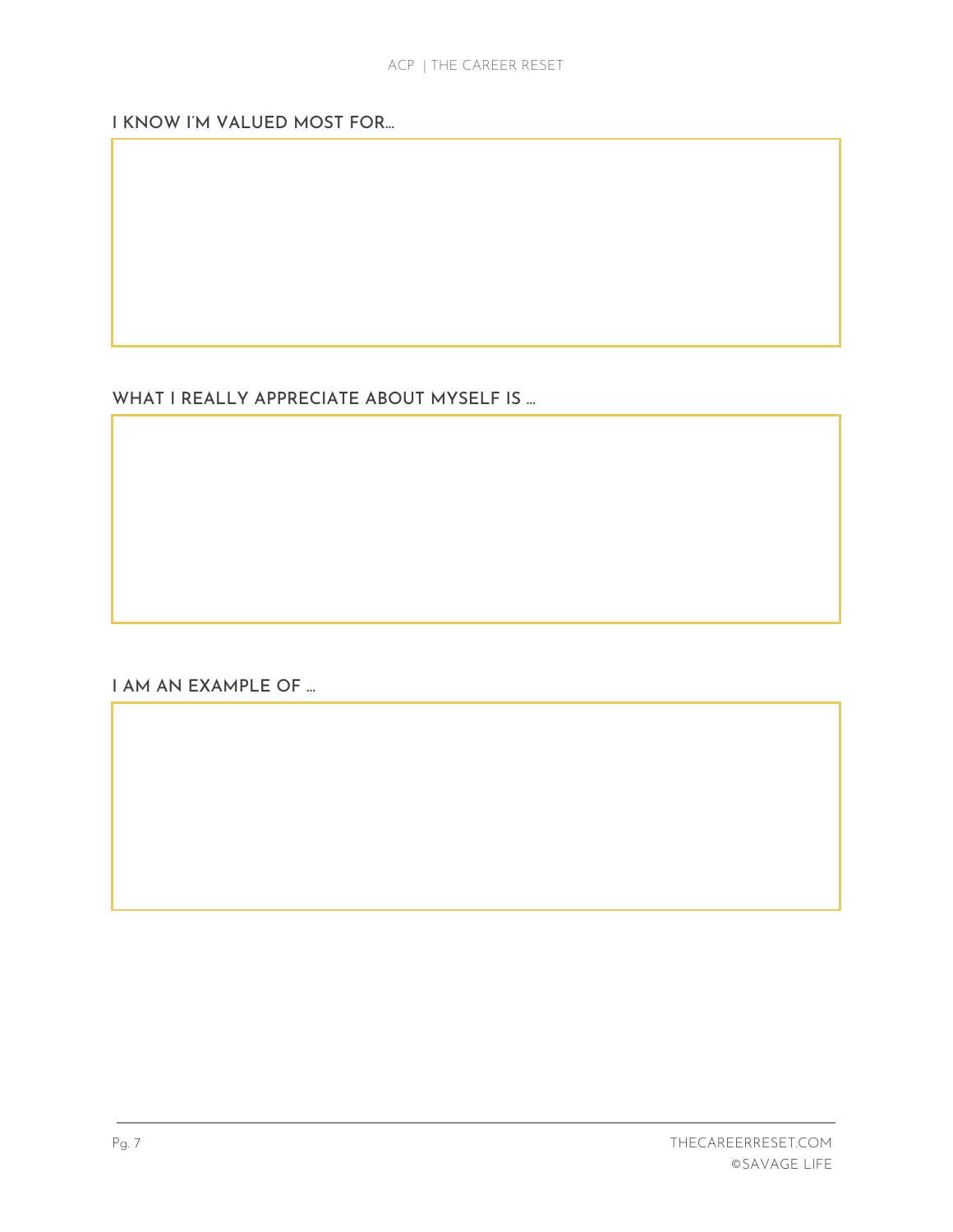#### THE EMOTIONS I'M NO LONGER AFRAID TO FEEL ARE …

#### ON A SCALE OF 1-10 HOW MUCH DO I BELIEVE I CAN DO ANYTHING I SET MY MIND TO? (Note: 10 is high)

EXPLAIN YOUR RATING e.g. What's working? And if you're not rating yourself at a 10, what is missing for you?

I'VE ACCOMPLISHED SO MUCH SINCE I STARTED THIS JOURNEY. HERE ARE SOME OF THE THINGS I'LL BE ACCOMPLISHING IN THE FUTURE.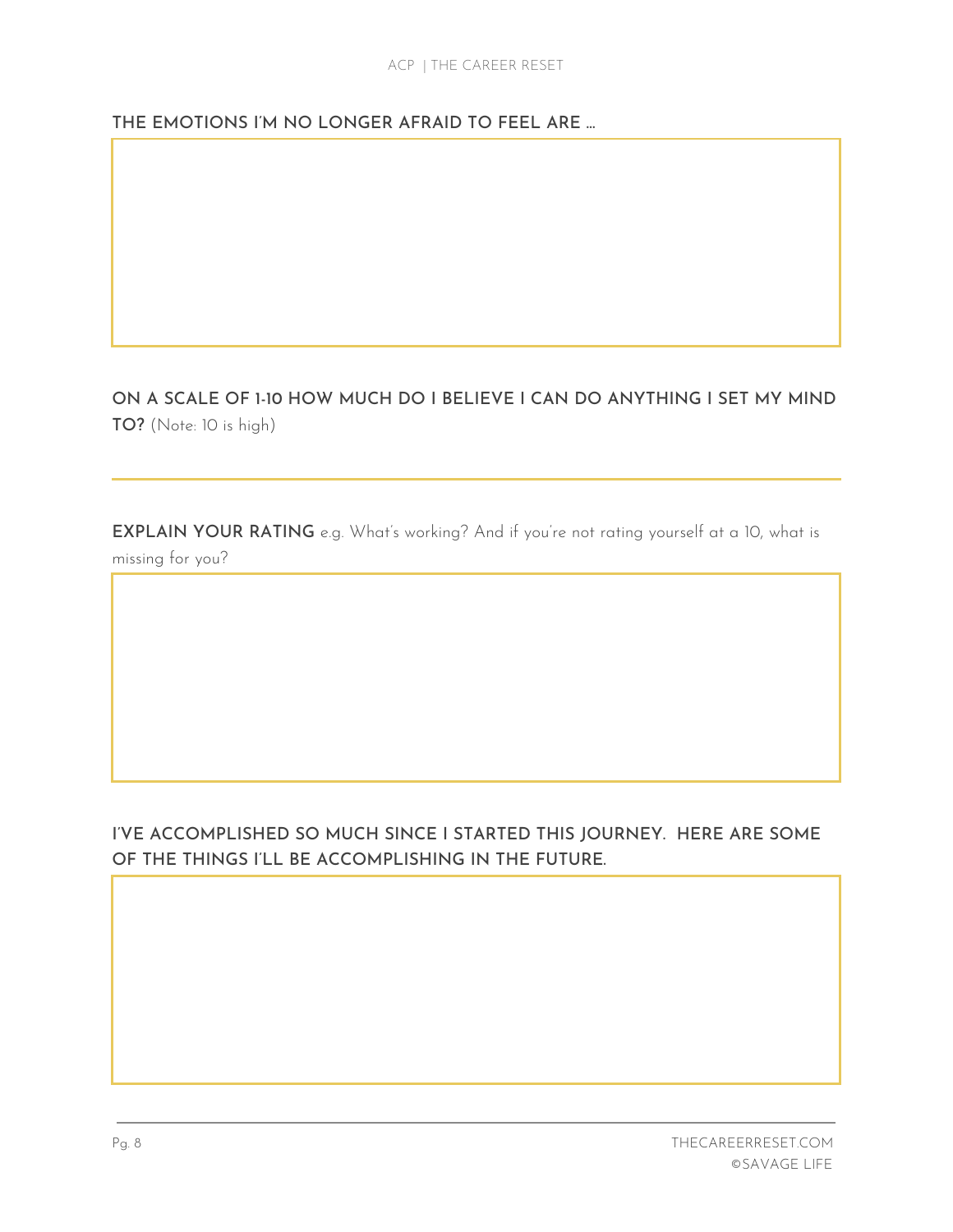#### LIST ANYTHING ELSE YOU CAN THINK OF THAT MIGHT ROUND OUT THE PICTURE OF WHAT THE FUTURE VERSION OF YOU BELIEVES ABOUT YOUR CAREER.